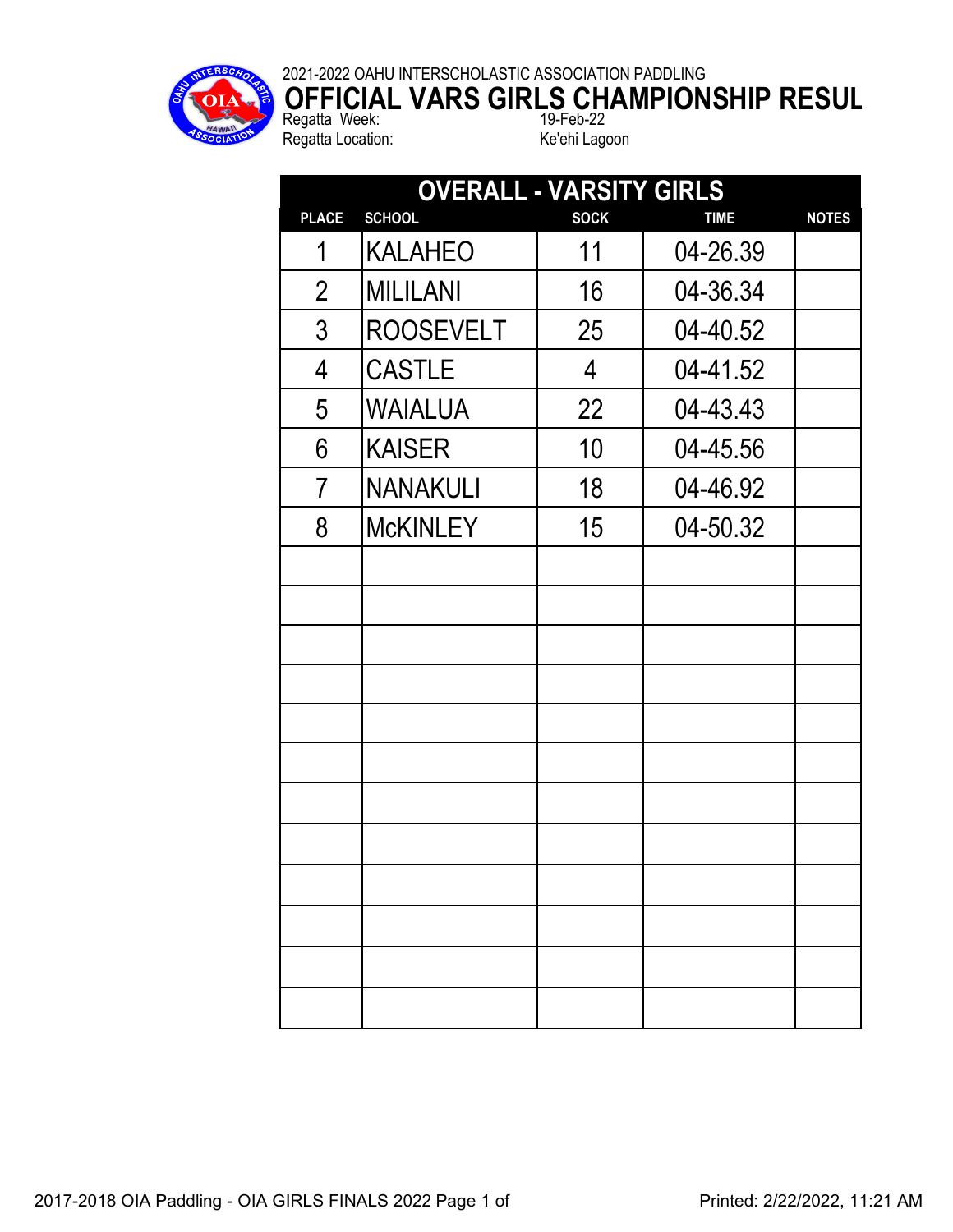

2021-2022 OAHU INTERSCHOLASTIC ASSOCIATION PADDLING

**OFFICIAL VARSITY BOYS CHAMPIONSHIP RES**

Regatta Location: Ke'ehi Lagoon

Regatta Week: 19-Feb-22

| <b>OVERALL - VARSITY BOYS</b> |                  |             |             |              |  |  |  |
|-------------------------------|------------------|-------------|-------------|--------------|--|--|--|
| <b>PLACE</b>                  | <b>SCHOOL</b>    | <b>SOCK</b> | <b>TIME</b> | <b>NOTES</b> |  |  |  |
| 1                             | <b>KAILUA</b>    | 8           | 03-52.19    |              |  |  |  |
| $\overline{2}$                | <b>KALAHEO</b>   | 11          | 03-52.47    |              |  |  |  |
| 3                             | <b>RADFORD</b>   | 20          | 04-00.30    |              |  |  |  |
| 4                             | <b>MILILANI</b>  | 16          | 04-01.61    |              |  |  |  |
| 5                             | <b>KAPOLEI</b>   | 13          | 04-03.93    |              |  |  |  |
| 6                             | <b>WAIANAE</b>   | 23          | 04-09.53    |              |  |  |  |
| $\overline{7}$                | <b>KAISER</b>    | 10          | 04-11.72    |              |  |  |  |
| 8                             | <b>ROOSEVELT</b> | 25          | 04-19.41    |              |  |  |  |
|                               |                  |             |             |              |  |  |  |
|                               |                  |             |             |              |  |  |  |
|                               |                  |             |             |              |  |  |  |
|                               |                  |             |             |              |  |  |  |
|                               |                  |             |             |              |  |  |  |
|                               |                  |             |             |              |  |  |  |
|                               |                  |             |             |              |  |  |  |
|                               |                  |             |             |              |  |  |  |
|                               |                  |             |             |              |  |  |  |
|                               |                  |             |             |              |  |  |  |
|                               |                  |             |             |              |  |  |  |
|                               |                  |             |             |              |  |  |  |